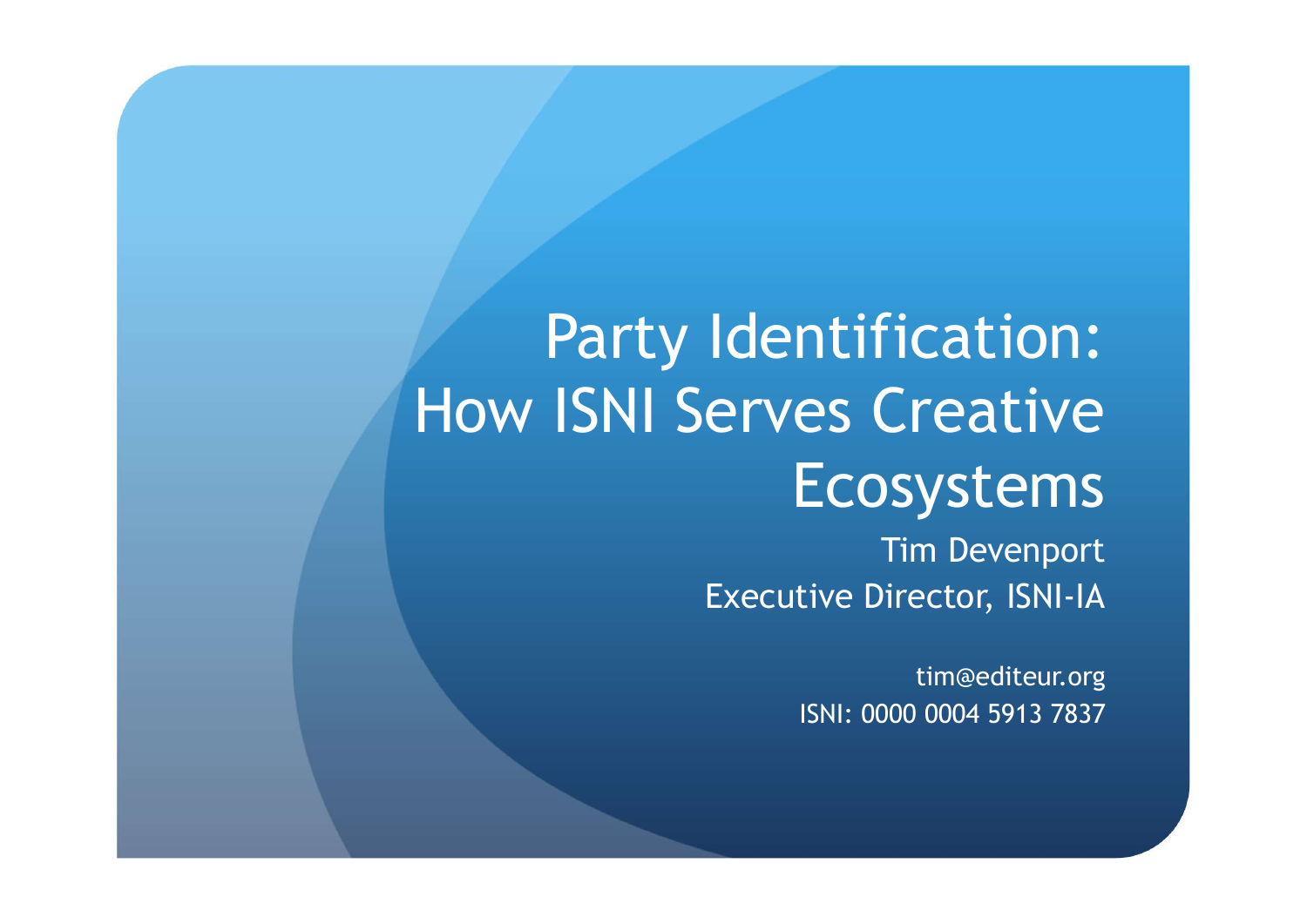# ISNI – identifying public personas **ISNI – identifying public personas<br>• International Standard Name Identifier – ISO standard 27729<br>• Identifying 'parties', or more generally, the public 'personas'<br>of nersons or grappizational units**

- 
- Identifying 'parties', or more generally, the public 'personas' of persons or organizational units International Standard Name Identifier - ISO standard 27729<br>Identifying 'parties', or more generally, the public 'personas'<br>of persons or organizational units<br>Target: contributors to creative works and those active in<br>thei ernational Standard Name Identifier - ISO standard 27729<br>entifying 'parties', or more generally, the public 'personas'<br>persons or organizational units<br>rget: contributors to creative works and those active in<br>eir distributi
- Target: contributors to creative works and those active in their distribution or exploitation, very broadly defined

#### • Thus:

- 
- Organizations, units thereof, brand names like imprints, music labels, film studios, … about 1 million entities to date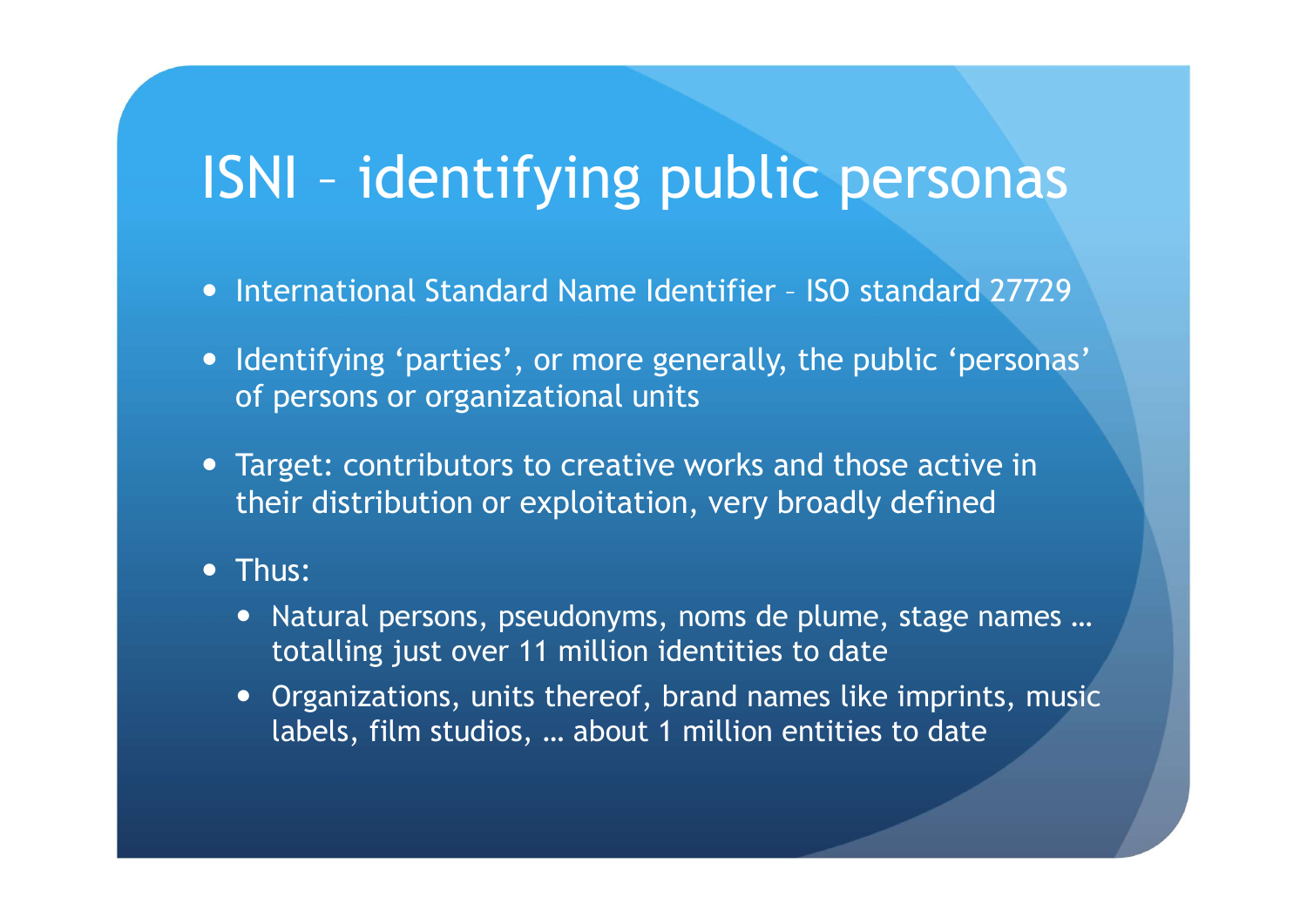#### What are ISNIs for?!

- Resolving problems of name ambiguity in search  $\theta$ discovery
- Attributing published works accurately to their creators
- Acting as a robust bridge identifier across multiple schemes and domains
- Thus becoming a critical component in linked data and semantic web applications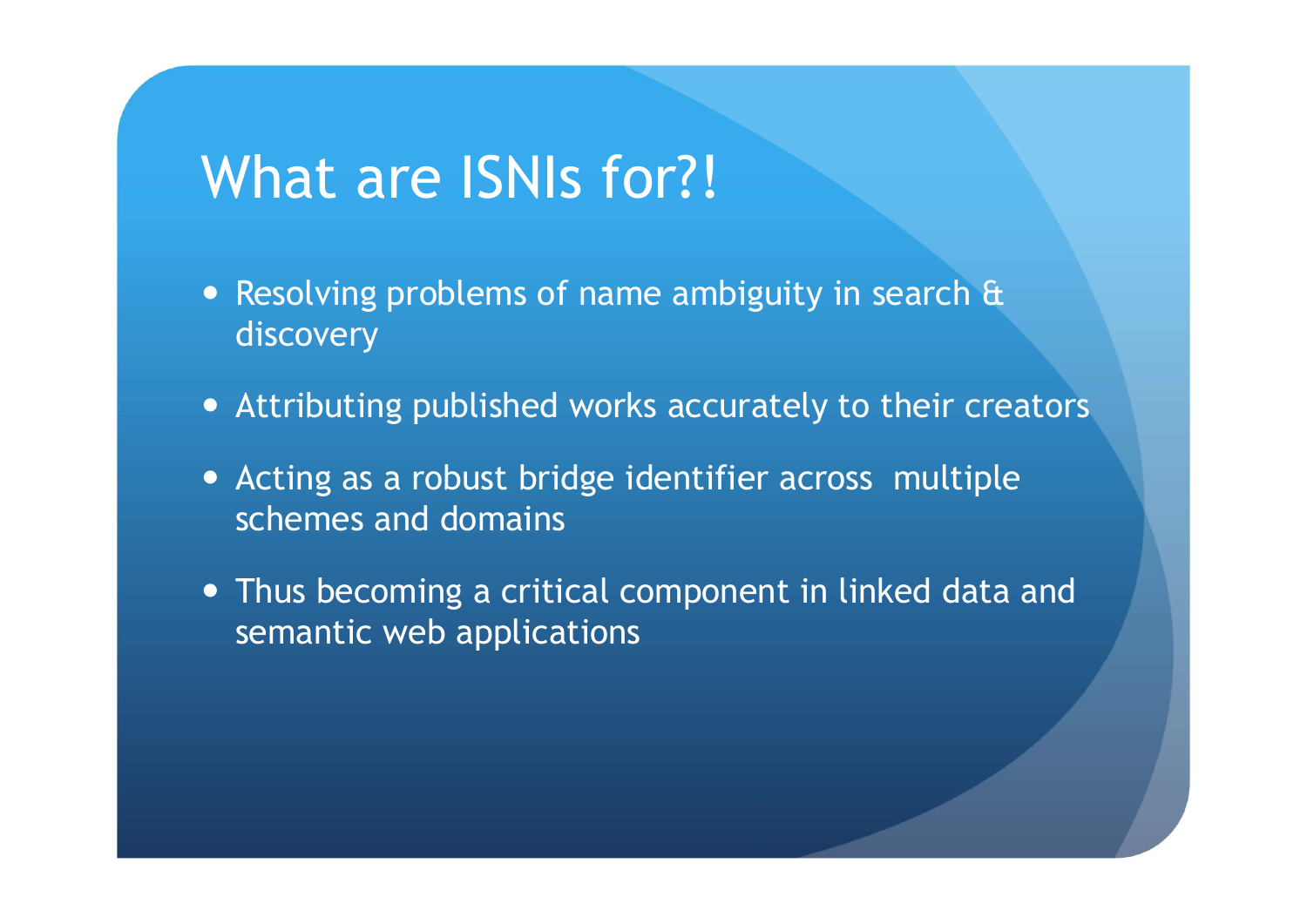#### Yes, but practical uses .. ?

- Identify rights-holders
- Protect rights and their management
- Assist in royalty collection and distribution
- Support scholarship
- Help clarify questions of attribution
- Aid cleanup & enhancement of databases
- Act as bridge ID to facilitate cross-walks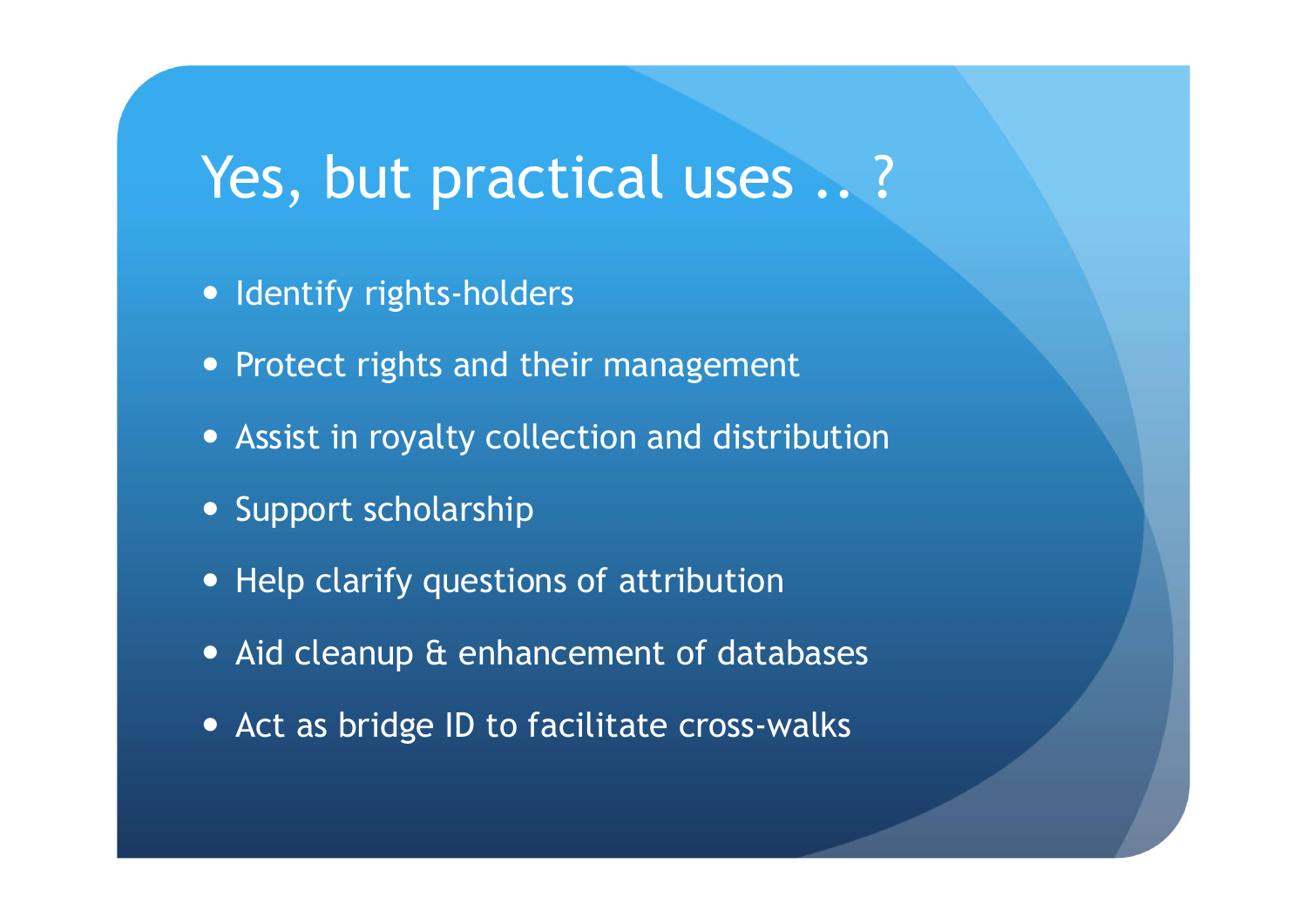#### Features of an ISNI ID

- The ISNI assigned to a particular persona should be:
	- Unique
	- Persistent
	- Expressed in a standard format
- I**UITES OF AN ISNIID**<br>SNI assigned to a particular persona should be:<br>ique<br>sistent<br>ISNI: 0000 0001 2135 1334 Jean Sibelius<br>companied by a minimum basic set of metadata to<br>able disambiguation • Accompanied by a minimum basic set of metadata to enable disambiguation
- Additionally, it should:
	- Have its sources of provenance clearly defined
	- Be capable of enrichment with further, extended metadata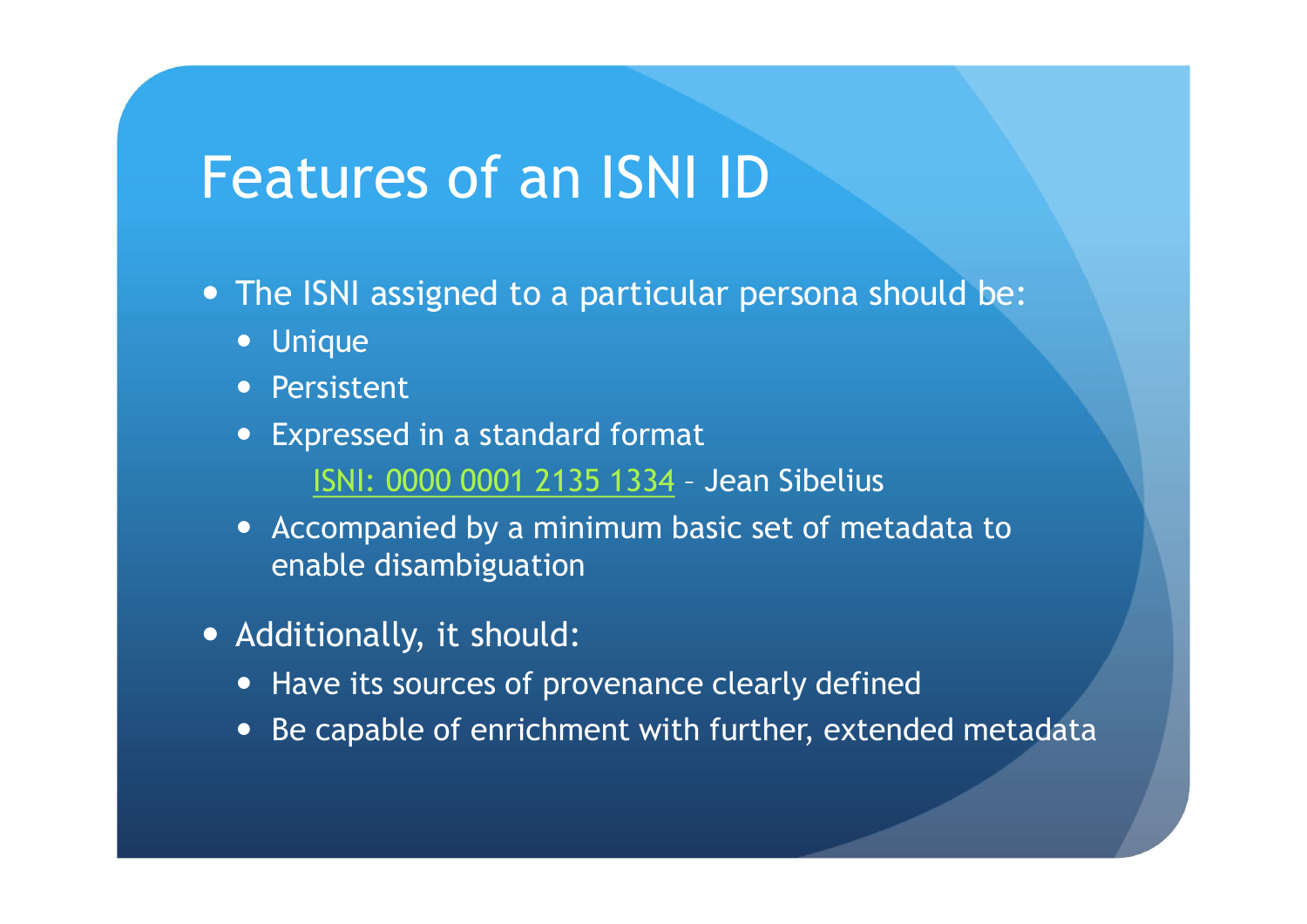#### Information contributed to ISNI

- ISNI assignments based on hundreds of authority files and databases worldwide
- Assertions of identities are matched and rated algorithmically
- Primary role played by ISNI Member organizations and ISNI Registration Agencies
- Smaller proportions start with self-registration by individuals and small independent players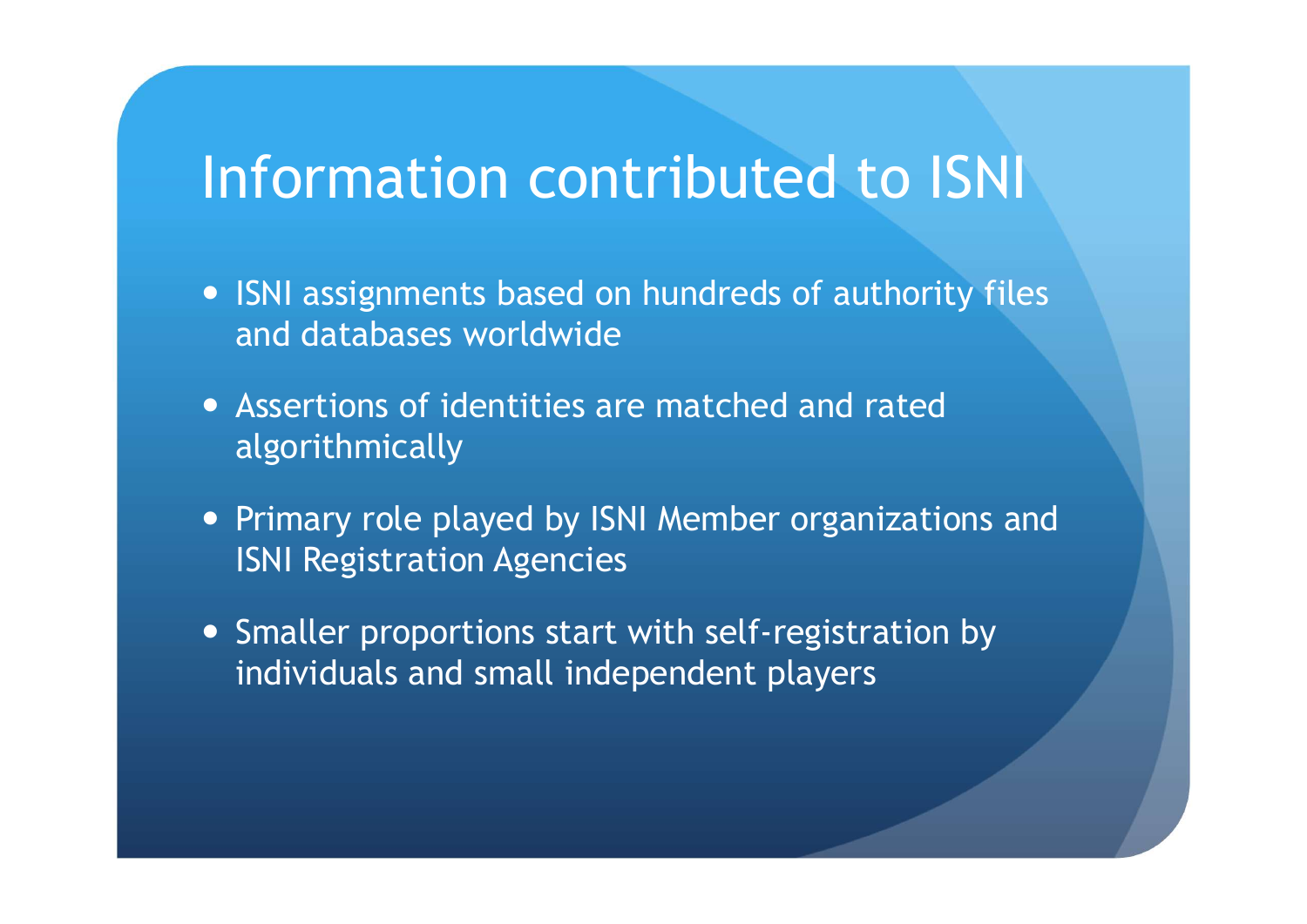#### ISNI's Membership

- Currently 64 member organizations, and growing
- 33 regular or founding Members
- 31 Registration Agencies or 'RAGs'
- Located so far in 23 countries
- But coverage is world-wide
- Primary areas of interest:
	- Libraries, Library vendors/service providers, Music, Publishers & publishing-related, Rights, collections and related
- Here are some of them ...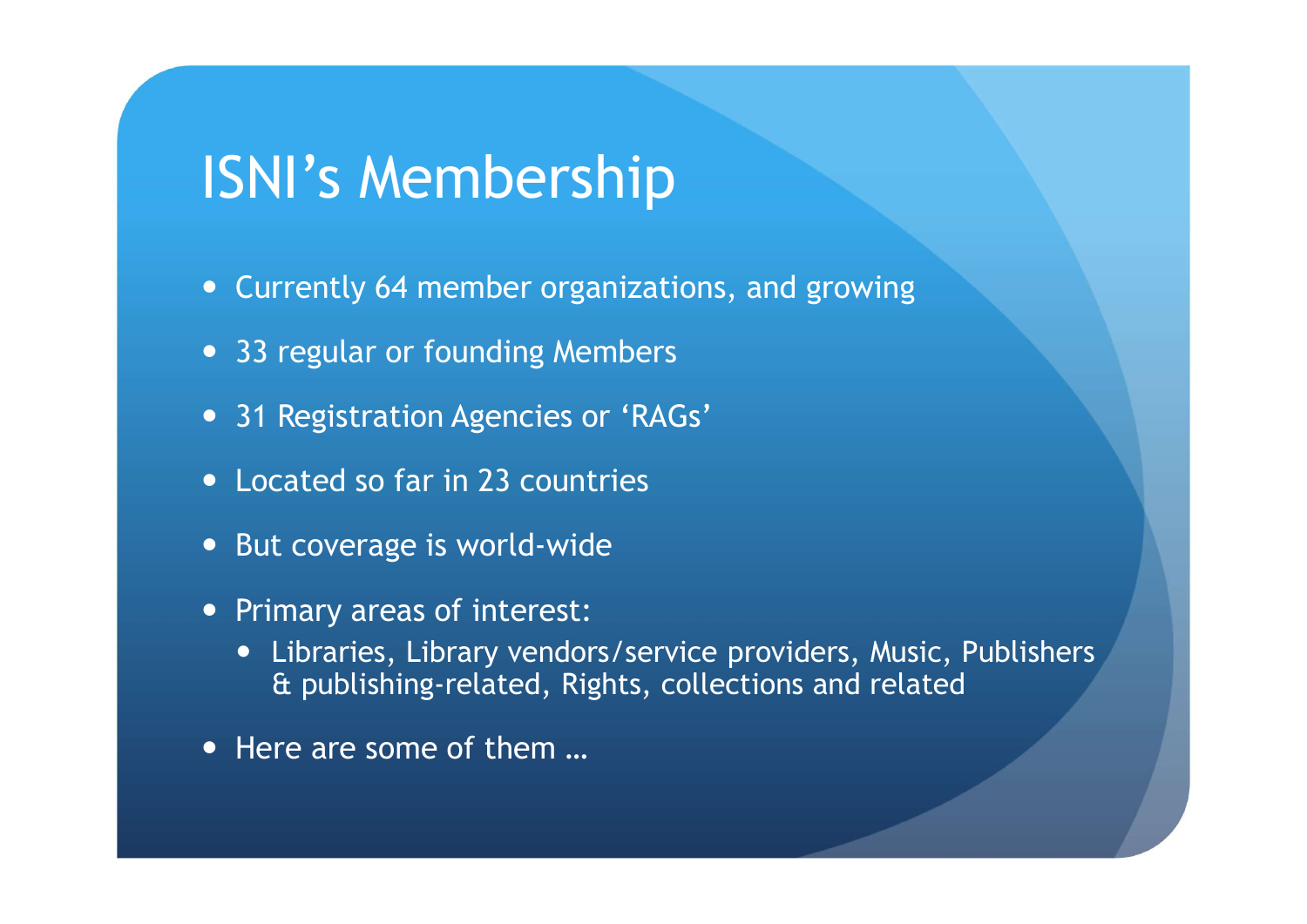## ISNI crossing genres in Finland and beyond ERIC CONSINEED SERVICES OF FINITE ON THE EFTER LYSTERS OF THE EFTER LYSTER CONSIDER THE EFTER LYSTER OF THE EFTER SHOP OF THE EFTER SHOP OF THE EFTER SHOP OF THE EFTER SHOP OF THE EFTER SHOP OF THE EFTER SHOP OF THE EFTER